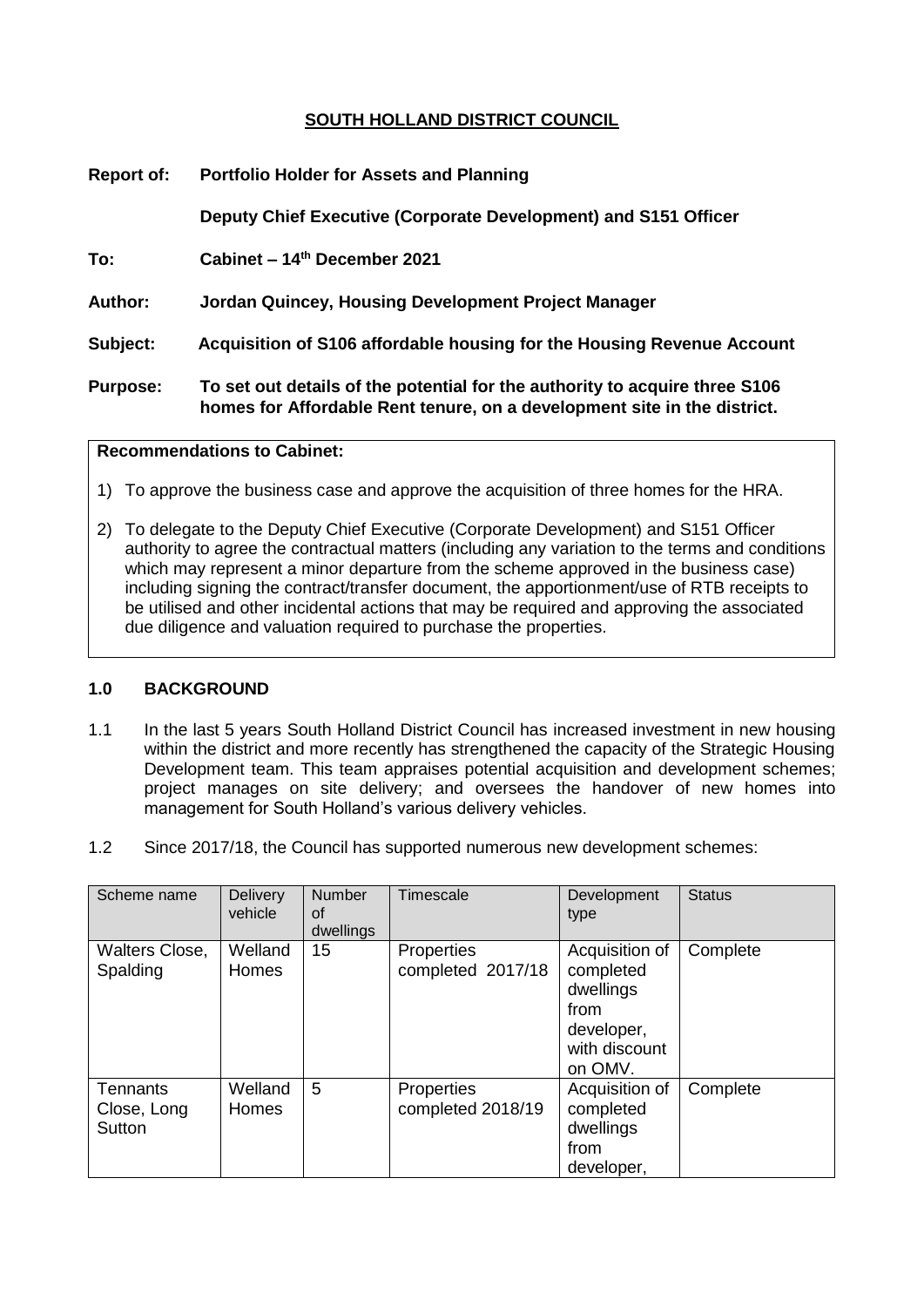|                                                                                    |                  |                |                                                   | with discount<br>on OMV.                                                                                               |                                                  |
|------------------------------------------------------------------------------------|------------------|----------------|---------------------------------------------------|------------------------------------------------------------------------------------------------------------------------|--------------------------------------------------|
| Pankhurst<br>Close,<br>Spalding                                                    | Welland<br>Homes | 10             | Properties<br>completed in May<br>2019.           | Welland<br>Homes<br>design and<br>build<br>contract.                                                                   | Complete                                         |
| Acquisition of<br>S106 homes<br>from Ashwood<br>(Moulton,<br>Cowbit,<br>Donington) | <b>HRA</b>       | 18             | Properties<br>completed 2019/20                   | Acquisition of<br>completed<br>dwellings<br>from<br>developer,<br>with discount<br>on OMV due<br>to S106<br>agreement. | Properties<br>complete. End of<br>defects stage. |
| Small Drove,<br>Weston                                                             | <b>HRA</b>       | 34             | Development<br>completed 2020/21                  | Design and<br>build<br>contract.                                                                                       | Complete                                         |
| Bentley Court,<br>Spalding                                                         | Welland<br>Homes | 5              | Purchase<br><b>Completed August</b><br>2019       | Acquisition of<br>completed<br>dwellings<br>from<br>developer,<br>with discount<br>on OMV.                             | Complete                                         |
| Donington<br>market<br>acquisitions                                                | <b>HRA</b>       | $\overline{7}$ | Purchase<br>completed<br>December 2019            | Acquisition of<br>completed<br>dwellings<br>from<br>developer,<br>with discount<br>on OMV.                             | Complete                                         |
| Wignals Gate,<br>Holbeach                                                          | <b>HRA</b>       | 19             | Properties<br>completing in<br>phases from Oct 20 | Acquisition of<br>completed<br>dwellings<br>from<br>developer,<br>with discount<br>on OMV due<br>to S106<br>agreement. | In progress                                      |
| Roman Bank                                                                         | <b>HRA</b>       | 12             | Pre-contract<br>negotiations                      | Acquisition of<br>completed<br>dwellings                                                                               | In progress                                      |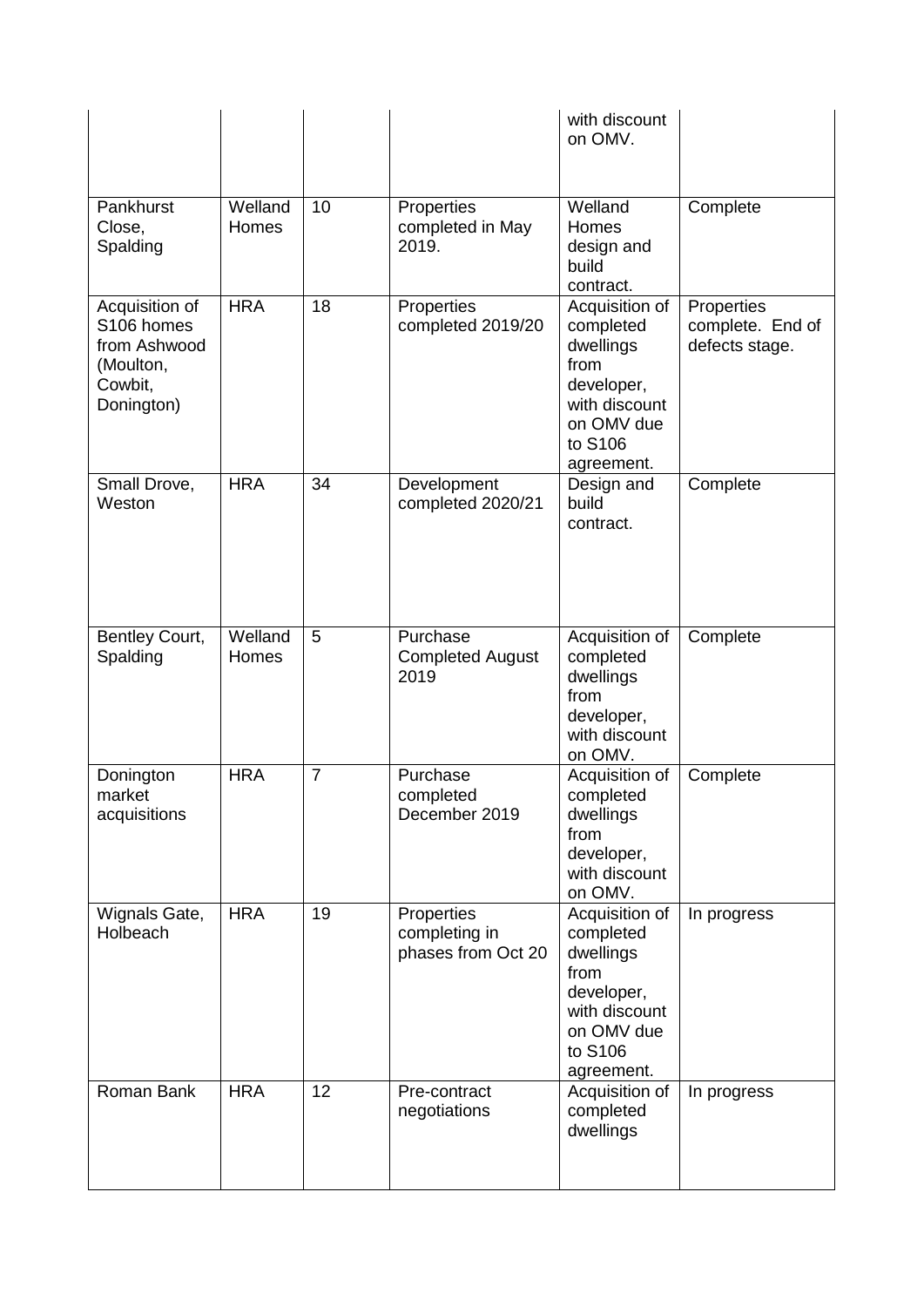| Cobgate,<br>Whaplode                                                 | <b>HRA</b>                | 7              | Pre-contract<br>negotiations                                               | Acquisition of<br>completed<br>S <sub>106</sub><br>dwellings                                 | In progress |
|----------------------------------------------------------------------|---------------------------|----------------|----------------------------------------------------------------------------|----------------------------------------------------------------------------------------------|-------------|
| Rough<br>sleepers'<br>accommodatio<br>n                              | SHDC -<br>General<br>Fund | 15             | Properties<br>completing in<br>phases from April<br>2021 to August<br>2022 | Acquisition<br>and<br>refurbishmen<br>t of existing<br>housing.                              | In progress |
| <b>Tony Worth</b><br>Close<br>(Northons)<br>Lane)<br><b>Holbeach</b> | Welland<br><b>Homes</b>   | $\overline{4}$ | Properties acquired<br><b>March 2021</b>                                   | Acquisition of<br>completed<br>market<br>dwellings<br>with discount<br>on marketing<br>value | Complete    |

1.3 The SHDC Housing Development Project Manager has been seeking new development opportunities. This has involved liaison with agents, property developers and housing associations that are delivering mixed-tenure schemes within the district. Through these discussions, a new scheme to provide three S106 affordable homes has been identified.

## **2.0 SCHEME BUSINESS CASE**

- 2.1 Officers have liaised with a local developer regarding the acquisition of two one-bedroom dwellings and one, two-bedroom dwelling as part of the S106 affordable housing obligations on their site at Albion Street, Crowland.
- 2.2 The units are a row of three terraced dwellings, the site has planning consent and accordingly the layout and mix of dwellings and tenures has been approved by SHDC.
- 2.3 As the homes have been designated as affordable homes in the Planning consent, they have been designed specifically for that purpose and accordingly are considered appropriate for the HRA.
- 2.4 The SHDC Housing Management team have been consulted regarding the scheme and are supportive of SHDC taking additional homes in this location and have indicated that the delivery of these homes would meet housing need.
- 2.5 Accelerating the delivery of new homes for the HRA will mitigate the impact on the HRA business plan of the loss of homes through RTB sales. It will also improve the nature and mix of homes within SHDC's stock. However, it should be noted that if these properties are purchased and let as affordable homes, the Right To Buy will also apply to these properties. In the event of a RTB application, the 'cost floor' rule will ensure that a tenant's discount does not reduce the RTB sale price below the amount that has been spent on the property in the 15 years prior to RTB; this includes the capital costs of acquisition.
- 2.6 The details of the three homes at the centre of this business case are detailed in the table below.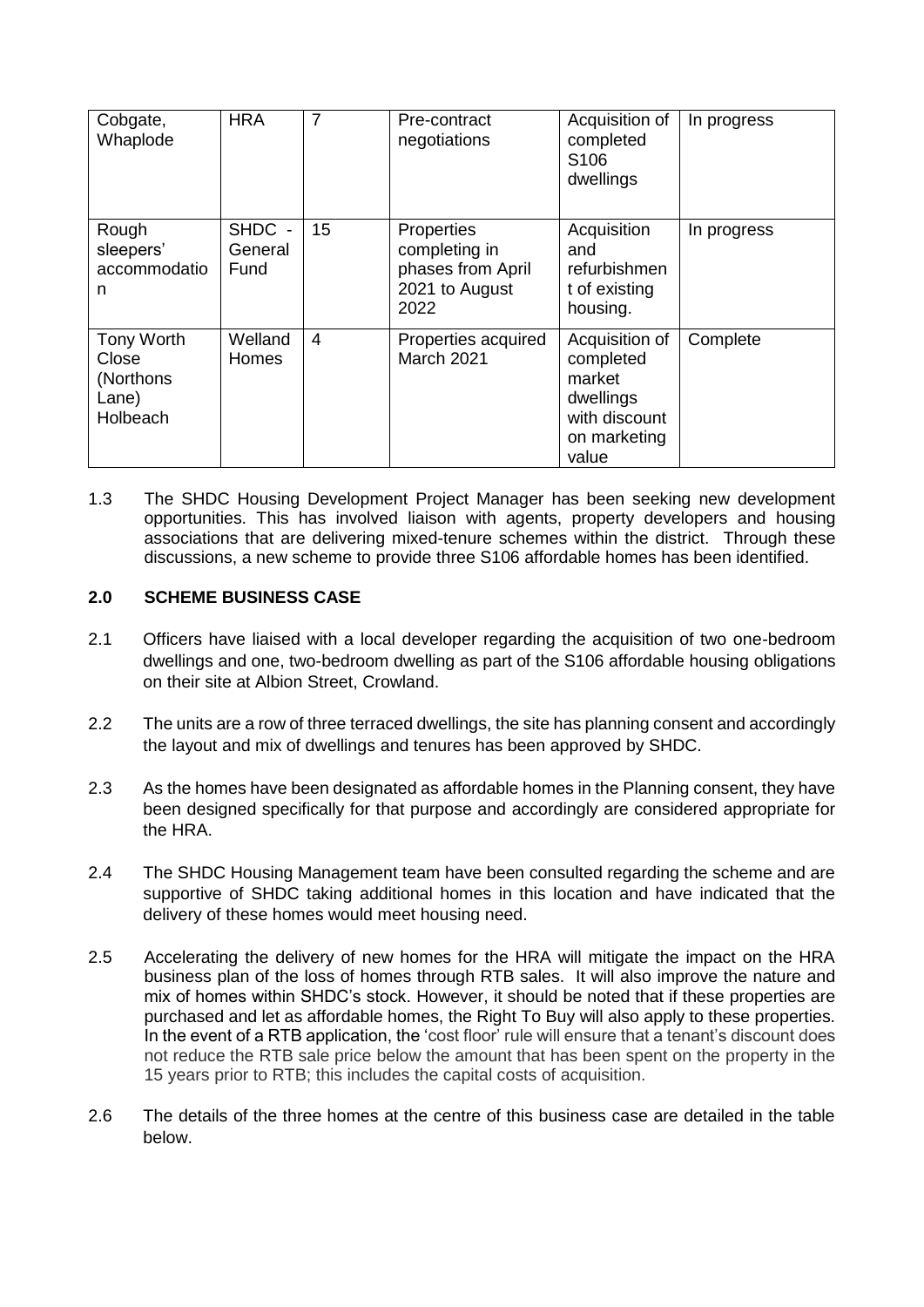| Location          | Plot | <b>Type</b>              | Tenure             | Indicative handover<br>date |
|-------------------|------|--------------------------|--------------------|-----------------------------|
| Albion<br>Street, | 8    | 2 bed end-terraced house | Affordable<br>Rent | February - March<br>$2022*$ |
| Crowland          | 9    | bed mid-terraced house   | Affordable<br>Rent | February - March<br>2022 *  |
|                   | 10   | 1 bed end-terraced house | Affordable<br>Rent | February - March<br>$2022*$ |
| TOTAL             |      |                          |                    |                             |

*\*Developer anticipated programme subject to confirmation.*

- 2.7 Officers have undertaken a business planning exercise for the delivery of these three homes which is provided at Appendix A.
- 2.8 The Developer is retaining two two-bedroom terraced properties to sell at 80% discounted value to fulfil the total affordable housing requirement within the S106.
- 2.9 An offer has been made to the developer subject to contract, legal due diligence, formal valuation and full approval. This offer has been accepted.
- 2.10 The financial assessment assumes that the Affordable Rented tenure homes will be let at 80% of the local market rent value or at the Local Housing Allowance rate in accordance with the S106 agreement. Homes England stipulate a requirement to approve Affordable Rents being charged on any site which is not grant funded. Officers will submit a request to Homes England as part of the due diligence process. The S106 agreement allows the rented homes to be provided as Affordable Rent or Social Rent tenure. In the event that Homes England does not provide consent for the homes to be provided as Affordable Rent tenure, they will still be purchased but will be provided as Social Rent tenure instead. This creates a risk as set out in paragraph 12.4.3.
- 2.11 In terms of the overall Capital Programme for HRA Housing Development, there is total approved provision of £13m for schemes subject to detailed approval for the period 2021/22 to 2024/25. To date, Roman Bank Spalding and Cobgate Whaplode have been approved.
- 2.12 Officers will negotiate a contract for the purchase of these properties which seeks to provide the most advantageous position for the authority. A solicitor will be appointed to act on SHDC's behalf in order to ensure thorough due diligence will be undertaken, prior to entering contract.
- 2.13 Given the nature of the homes as S106 affordable housing, the authority will have limited influence over the style and construction methodology of the properties. However, they will have to be delivered in accordance with the contract and with all appropriate regulatory certification in place. In addition, the properties will be required to benefit from a structural warranty for a minimum of 10 years. These key documents will be listed within the contract and will need to be provided prior to completion taking place. The quality of the homes will also be checked by a Buyers Representative appointed to act in the authority's best interests.
- 2.14 In the event that the homes are not constructed in accordance with the terms of the contract, the authority will not have to purchase the homes. Officers will maintain regular contact with the developers through the build process to seek to ensure where possible that the homes are delivered as agreed. The properties will be provided with a 10-year structural guarantee by Premier Guarantee. This provides protection against structural defects in workmanship or the risk of construction materials failure.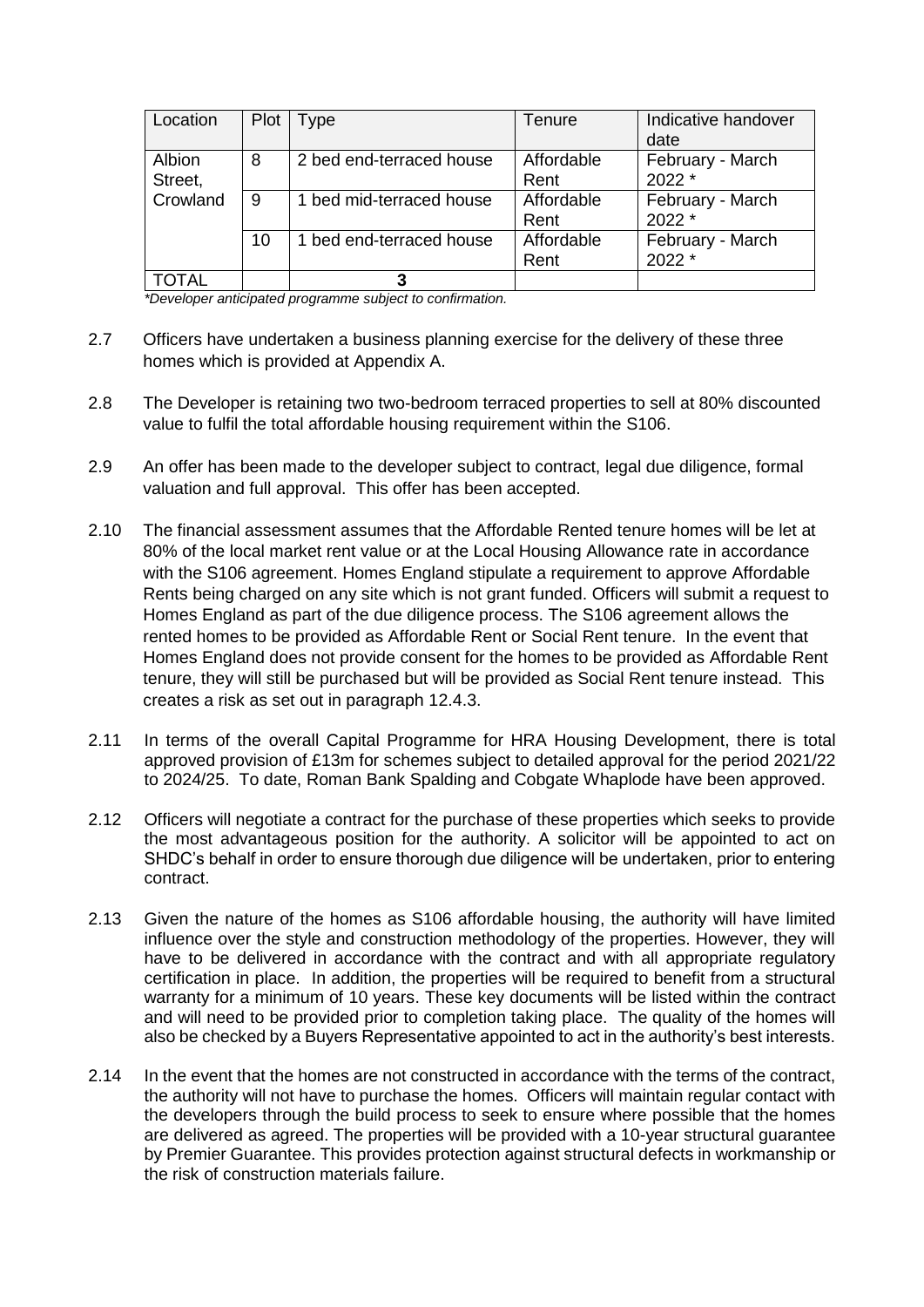- 2.15 The process of due diligence may impact contract negotiations as more information is identified about the scheme. The contract is a negotiation between parties and officers will endeavour to negotiate the best position for the authority throughout. Any elements that are different to those assumed at approval will be reviewed as part of the due diligence review and approved by the Section 151 Officer in their role to agree the contractual matters to purchase the properties.
- 2.16 The development consists of 22 homes in total and the road servicing the affordable dwellings will be adopted. Therefore, the affordable homes should not be party to any management company which may be established for the remainder of the site, or any additional service charges.
- 2.17 As SHDC has not previously worked with this developer, this contract will increase the number of partners which benefit from SHDC investment within the district.
- 2.18 The developer has approached Registered Providers within the district for offers to acquire the affordable homes both in winter 2019 and in August 2020. However, they did not receive any offers from other providers (likely to be due to the scheme comprising only 3 dwellings and RPs tend to seek a higher quantum of homes in a contract for S106 homes). Unless a partner is found the developer may have no option but to reassess their approach to the affordable delivery on this site

## **3.0 SHARED OWNERSHIP SALES**

3.1 This proposal does not contain the acquisition of shared ownership dwellings. The developer is retaining two two-bedroom terraced properties to sell at 80% discounted value to fulfil the total affordable housing requirement within the S106.

## **4.0 RIGHT TO BUY SALES RECEIPTS**

- 4.1 On the 19<sup>th</sup> March 2021, Government published its response to a consultation on the use of receipts from RTB sales. The consultation response sets out changes to the RTB receipts system to help local authorities build more council homes. The reforms seek to give authorities substantially increased flexibilities.
- 4.2 The changes include extending the timeframe that local authorities have for spending RTB receipts from 3 years to 5 years; the ability to utilise the receipt for a higher percentage of a project's costs; enabling shared ownership tenure dwellings to be funded by receipts; introducing a cap on the use of RTB receipts for acquisition projects.
- 4.3 Appendix A provides a financial evaluation which assumes that 30% of capital costs are funded from RTB receipts. Given the RTB sales receipts reforms it is possible that 40% of total scheme costs can be met from RTB receipts. If this is the case, this will improve the return on investment for this scheme.

### **5.0 HRA Housing Delivery Framework**

5.1 In November 2021, Council approved a new policy framework: the HRA Housing Delivery Framework. The purpose was to establish a framework within which executive decisions will be made regarding new housing schemes which utilise the approved HRA Development budget. Individual projects which are within the criteria of the framework can be approved by the Executive, subject to a robust business case.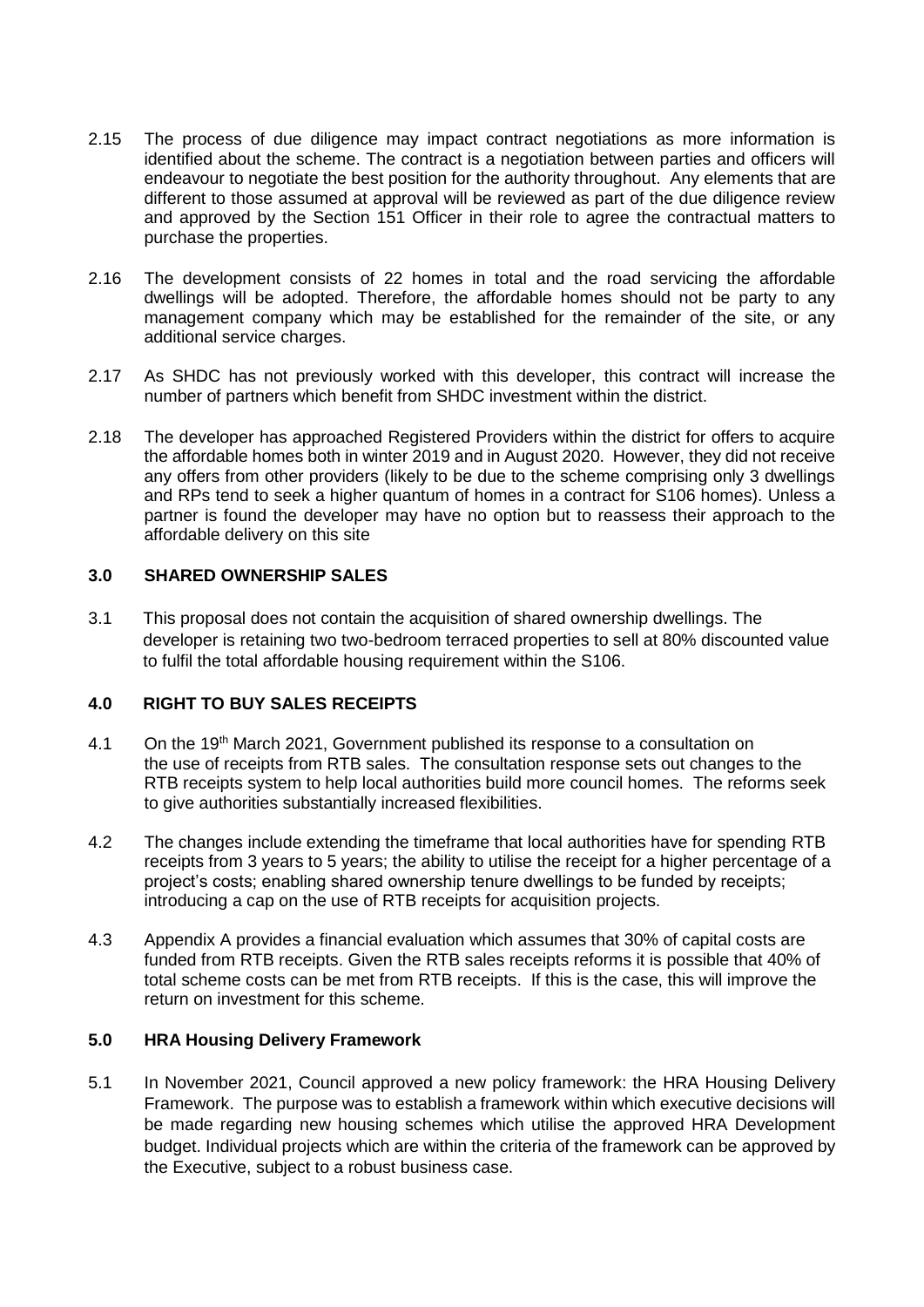- 5.2 The scheme at Albion Street Crowland which is subject to this business case, is considered by officers to be within the scope of the HRA Housing Delivery Framework, as summarised below:
	- The scheme is a S106 Affordable Housing acquisition
	- The tenure mix has been approved through the planning process and meets evidenced need
	- The mix of property types (1 and 2-bedroom accommodation) will meet evidenced need
	- The homes are in a suitable location for affordable housing, close to amenities
	- The specification of the homes (newbuild homes with a 10-year warranty) will enhance SHDC's stock portfolio and support the authority's ambition to be a landlord of choice
	- Initial due diligence has indicated that the site will not be subject to a management company and the road will be adopted
	- Purchasing these homes will increase the range of development partners which the authority works with as the authority has not previously contracted with this developer
	- It is not possible for SHDC's Building Control Team to undertake the inspections as the homes are already at an advanced stage of construction and building inspections have been carried out at the appropriate stages by an approved inspector.

### **6.0 Key Considerations**

- 6.1 There are a number of key matters to consider relating to this scheme which are as follows:
	- An offer for the dwellings has been submitted and accepted by the developer.
	- The units are designated S106 affordable homes and as such they are restricted to use as affordable homes.
	- As this is an Affordable Rented tenure scheme it is eligible for the use of Right to Buy receipts held by SHDC and these could be utilised for this project. If the Right to Buy receipts part-fund the acquisitions, the return to SHDC will increase as the direct capital invested decreases. The two assessments are included in the financial evaluation (Appendix A). Given the RTB sales receipts reforms, summarised in section 4.0 above, it is possible that 40% of capital costs will be met from RTB receipts. If this is the case, the financial return to the Council will increase. Officers will seek to ensure that the maximum RTB funding is utilised. Any elements that are different to those assumed at approval will be reviewed as part of the due diligence review and approved by the Section 151 Officer in their role to agree the contractual matters to purchase the properties.
	- The Housing Options team has confirmed that there is housing need identified in this location for one and two-bedroom accommodation.
	- The financial appraisal assumes that the units are let as Affordable Rent tenure. This means that Homes England will be required to approve the charging of Affordable Rent and if the scheme is supported by Members a request will be made to Homes England to confirm this tenure can be applied.
	- It is acknowledged that this is not the only scheme which the authority could pursue and that there are other development sites in the district. However, this business case should be considered on the basis of the scheme specific information provided.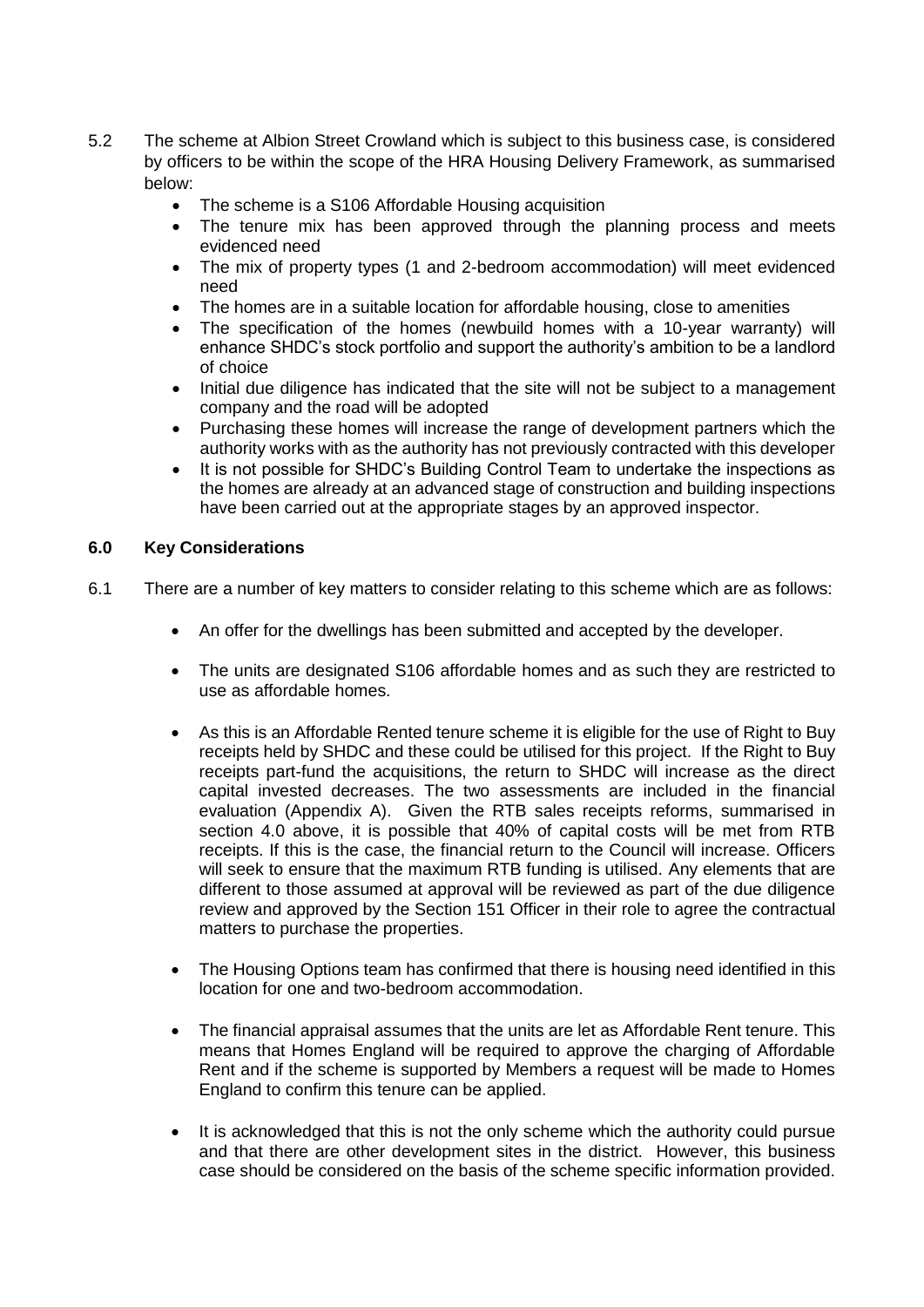# **7.0 HOUSING NEED**

- 7.1 New affordable homes contribute towards meeting housing need in the district.
- 7.2 The latest Housing Needs Assessment identifies a need for 437 new affordable homes to be provided in the district each year, 303 of which should be Rented homes, 35% of these should be one-bedroom accommodation and 35% of these should be two-bedroomed accommodation.
- 7.3 On average, 67 new affordable homes (including rented and shared ownership) have been provided in the district each year (2016/17 to 2020/21) by SHDC and other Registered Providers. Between 1st April and 1st December 2021, there were a further 180 affordable housing completions in the district
- 7.4 It is anticipated that the demand for affordable housing will increase as a result of the pandemic. Analysis of the SHDC Housing Register indicates that the number of applicants on the register has increased from 350 at the end of March 2020 to 378 at the end of November 2021. Additionally, an increased number of people are unable to address their housing need once they are threatened with homelessness and are therefore presenting as homeless.
- 7.5 The housing register indicates a demand for 27 one-bedroom homes and 15 two-bedroom homes within Crowland at the present time.

## **8.0 PROPOSED TIMETABLE**

|  | Indicative date       | Activity                                 | Decision                                                                                                                                                                                                                                                                                   |
|--|-----------------------|------------------------------------------|--------------------------------------------------------------------------------------------------------------------------------------------------------------------------------------------------------------------------------------------------------------------------------------------|
|  | December 2021         | Cabinet                                  | To approve the business case for the acquisition of<br>the properties. To delegate authority to sign the<br>contract documentation to S151 Officer or similar,<br>subject to satisfactory legal due diligence. To<br>amend the Capital Programme to approve the<br>spend for this project. |
|  | Dec 2021- Feb<br>2022 | Due diligence                            | To be considered and signed off by S151 Officer                                                                                                                                                                                                                                            |
|  | Feb - March<br>2022   | Exchange on<br>contract                  | Delegated to Officers.                                                                                                                                                                                                                                                                     |
|  | March 2022 *          | Completion.<br>Handover of<br>properties | Delegated to Officers                                                                                                                                                                                                                                                                      |

8.1 If this scheme is supported, the proposed timetable for future activity is as follows:

*\*Developer anticipated programme subject to confirmation.*

### **9.0 OPTIONS**

9.1 **Option 1: To identify this scheme as being within the criteria of the HRA Housing Delivery Framework; to approve the business case for the purchase of three S106 affordable homes; to delegate authority to Officers to conclude the due diligence and complete the purchase.**

Under this option, due diligence and contract negotiations would be undertaken, and external legal services commissioned. SHDC would exchange on the contract, with the purchase and transfer to occur once the properties are complete.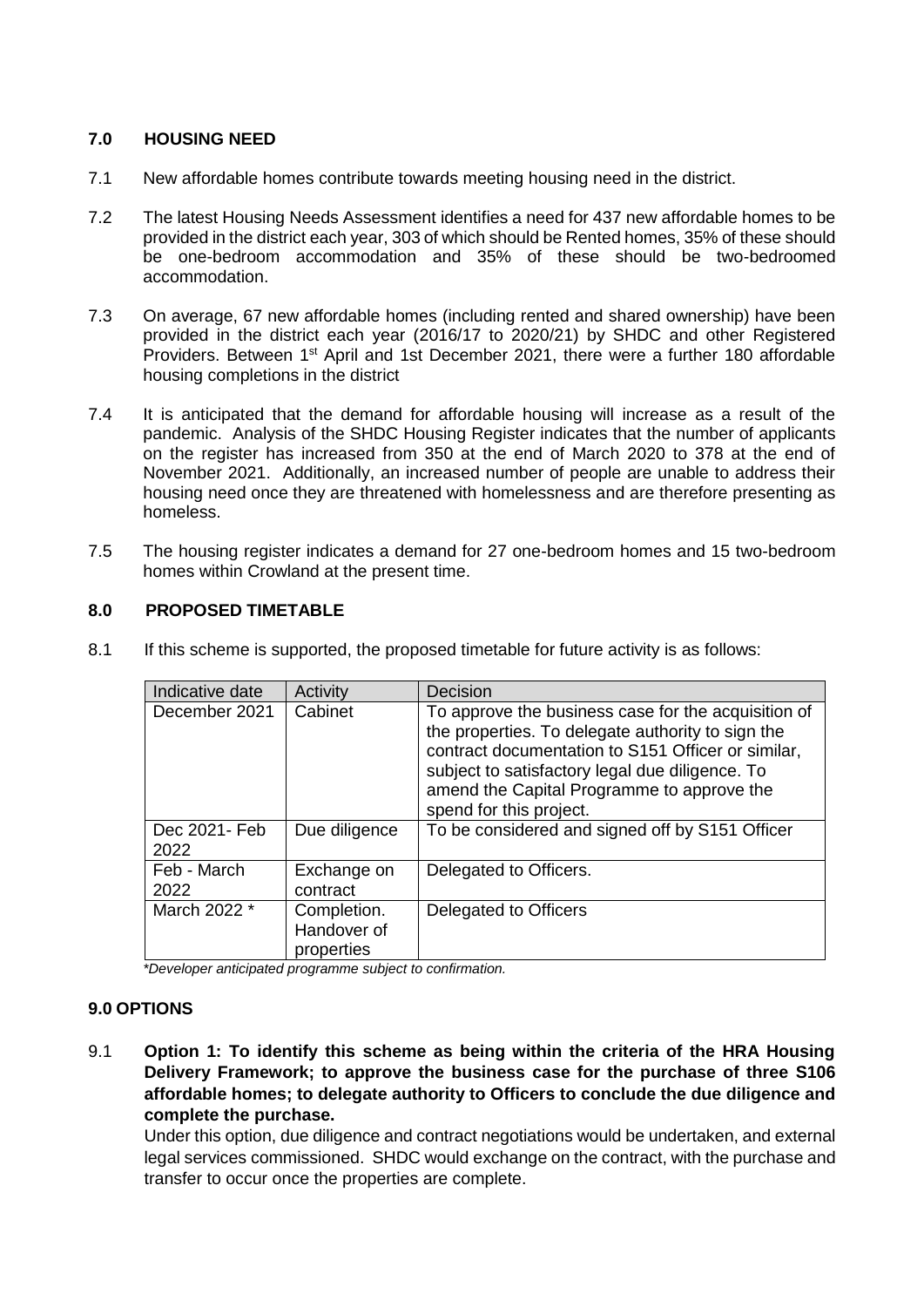### 9.2 **Option 2: Do Nothing.**

Under this option, the authority would not proceed to purchase the properties. As a consequence, the expected benefits listed in Section 9 will not be realised. Officers would seek to identify alternative appropriate schemes for consideration by the Executive.

### **10.0 REASONS FOR RECOMMENDATION(S)**

10.1 The recommendations to proceed with the purchase of three affordable homes relates to the expected benefits detailed in section 11.

## **11.0 EXPECTED BENEFITS**

- 11.1 It is anticipated that the report recommendations will support the realisation of the following benefits:
	- **A return on investment.** As set out within the financial evaluation (Appendix A), there is a positive business case associated with the proposed investment.
	- **The delivery of 3 additional dwellings into the HRA.** These homes meet the needs of those who require low cost rented accommodation.
	- **Meeting housing need.** The homes proposed will meet housing need in a location where there is evidence of a need for additional affordable homes.
	- **The replacement of homes sold through Right to Buy.** On average, 21 Council homes have been purchased by tenants each year since 2017, by virtue of the Right to Buy. Since 1<sup>st</sup> April 2021, a further 20 properties have been sold to tenants. The delivery of new affordable homes can replace those homes lost each year, mitigating the impact of these losses on the HRA business plan.
	- **The new homes can be part-funded from the time limited RTB receipts.**  Investing the RTB receipts on new rented housing ensures that the receipts do not have to be returned to Government. Additionally, the return to SHDC will increase as the direct capital invested decreases.
	- **Market confidence.** The Council acting as a proactive purchaser of S106 properties, will provide confidence to local developers of the authority's aspiration to facilitate sites to come forward and of the demand for S106 affordable homes.

### **12.0 IMPLICATIONS**

In preparing this report, the report author has considered the likely implications of the decision. Where the report author considers that there may be implications under one or more of these headings, these are identified below.

### 12.1 **Constitutional & Legal**

- 12.1.1 The authority will be acquiring these units in accordance with section 9 of the Housing Act 1985.
- 12.1.2 In November 2021, the HRA Housing Delivery Framework was adopted by Council. The framework relates to any investment decisions utilising the 'HRA Capital Programme budget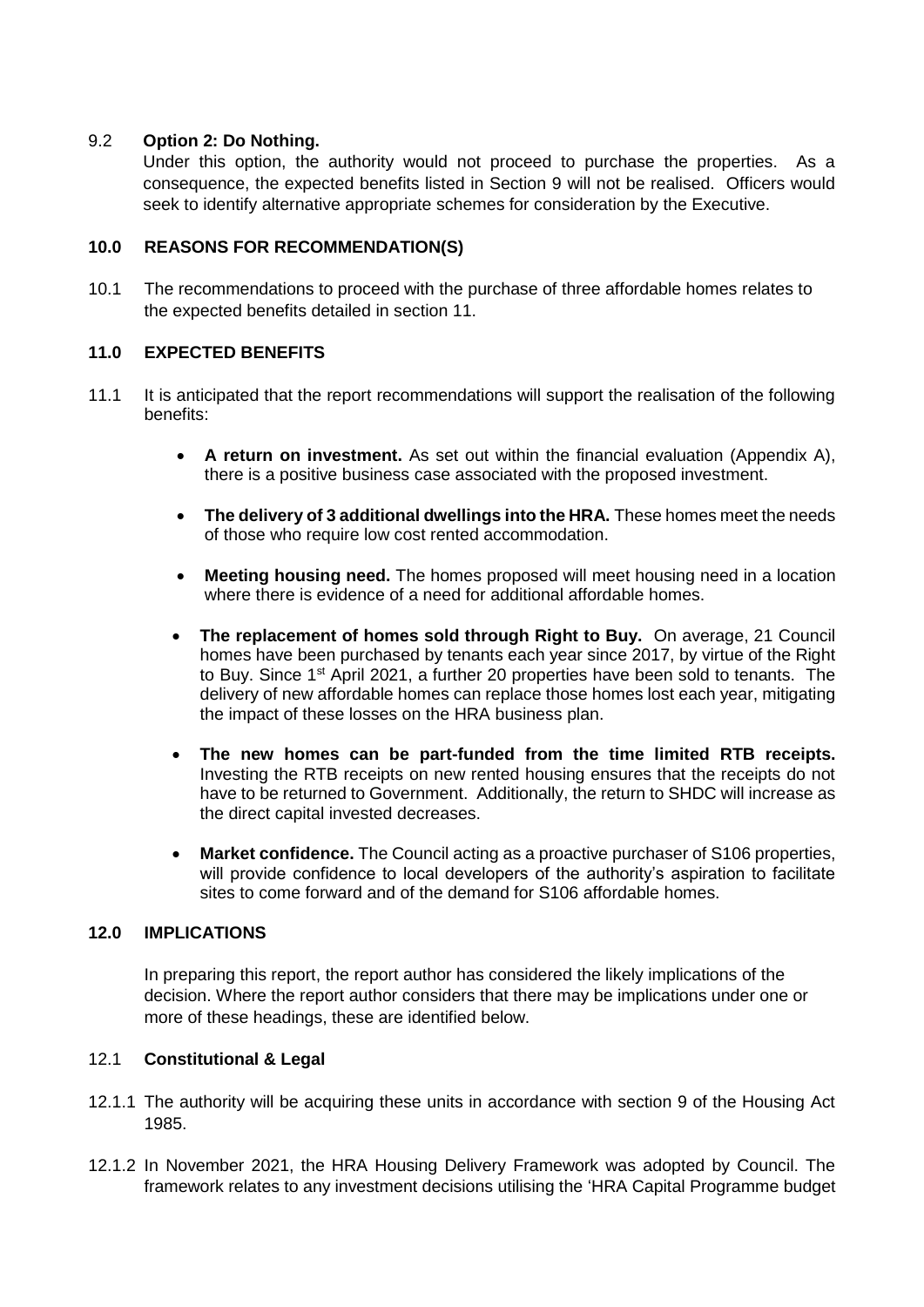for Housing Development – schemes subject to detailed approval'. All HRA housing delivery projects which meet the criteria within the framework can be approved by the Executive, subject to a detailed business case. This scheme is considered to meet the criteria of the framework.

12.1.3 As per previous S106 acquisitions, the legal support for the contract negotiations and purchase will be provided by an external firm.

### 12.2 **Contracts**

- 12.2.1 A contract will be required between SHDC and the developer. SHDC has not previously worked with this developer. The handover of each property will take place as the homes are ready to be occupied. The contract will contain a list of requirements and the properties will not be purchased until these requirements have been met. Additionally, SHDC will appoint a Buyers Representative to provide quality assurance at handover.
- 12.2.2 The contract will be reviewed by the Council's appointed solicitor.

### 12.3 **Corporate Priorities**

- 12.3.1 The recommendations contained within the report will make a notable contribution to the realisation of the Council's corporate priority around 'Your Home'.
- 12.3.2 The scheme supports "delivery of housing solutions to meet local needs and aspirations."
- 12.3.3 The recommendations also support the Council's objective to "ensure that our residents are enabled to live in high-quality housing no matter the tenure."

#### 12.4 **Financial**

- 12.4.1 There is a detailed financial evaluation with financial implications set out in confidential Appendix A.
- 12.4.2 In terms of financial capacity, there is a total approved capital provision of £13m in the Capital Programme for the acquisition of new affordable homes by the HRA, for the period 2021/22 to 2024/25.
- 12.4.3 In the event that Homes England does not provide consent for the homes to be provided as Affordable Rent tenure, they will still be purchased but will be provided as Social Rent tenure instead. This creates a risk that the anticipated financial return will be lower as the rental income for social rented housing is lower. Sensitivity analysis has been prepared which indicates that the scheme will still provide a positive financial return if the properties are provided as Social Rent tenure.

### 12.5 **Reputation**

12.5.1 Risks around reputation are mitigated through a robust project management structure. The Housing Development team work closely with colleagues in Communications on all projects and meet on a regular basis to ensure that a Communications Plan is in place where appropriate.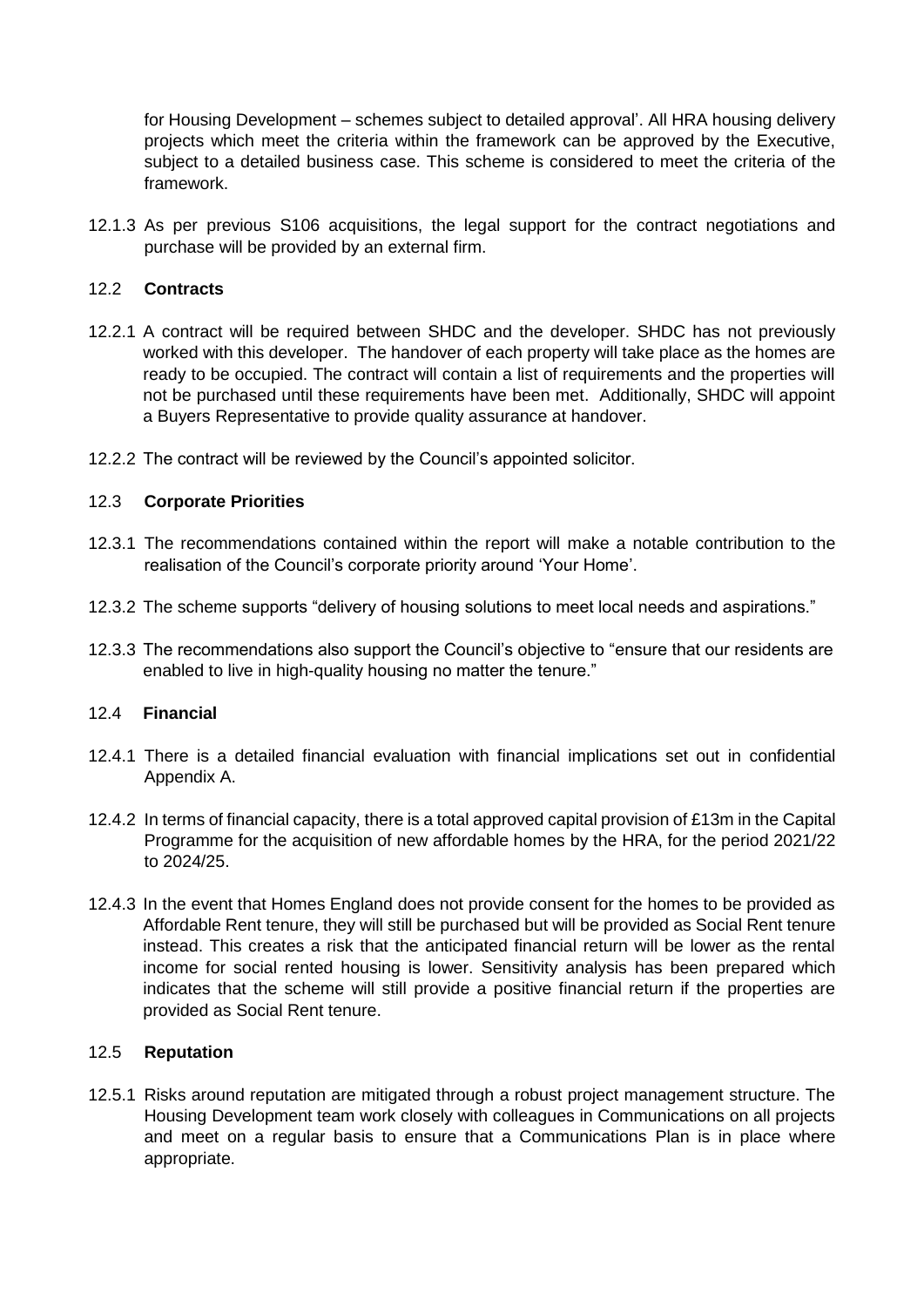12.5.2 Regular engagement with the developer will be arranged once the scheme is approved and quality assurance will be carried out by an externally appointed Buyers Representative.

#### 12.6 **Risk Management**

- 12.6.1 Acquisition and development activity has within it inherent risks. Officers strive to identify and manage risk at each stage of the project.
- 12.6.2 Each project has a risk register that is reviewed throughout the lifecycle of a project by the project team.
- 12.6.3 Risks around acquisition activity are sought to be mitigated through regular review and the appointment of professional expertise to provide legal due diligence, and accredited valuation advice to ensure value for money, in terms of the cost of the project.

### 12.7 **Stakeholders / Constitution / Timescales**

- 12.7.1 The delivery timetable will be reviewed once final scheme approval is in place. However, the developer has suggested that the units will be completed in February 2022.
- 12.7.2 As all the homes are proposed to be Affordable Rent tenure these homes are obliged, as a statutory tenure, to be declared to Homes England. Officers will write to Homes England to seek their consent to provide these homes as Affordable Rent tenure. Therefore, whilst not grant-funded units, Homes England are a stakeholder in this acquisition. Consent has been provided to SHDC, by Homes England, for other S106 schemes which have been delivered by the authority.

### 13 **WARDS/COMMUNITIES AFFECTED**

Crowland and Deeping St. Nicholas ward

#### 14 **ACRONYMS**

HRA – Housing Revenue Account DLUHC – Department for Levelling Up, Housing and Communities RTB – Right to Buy S106 – Section 106 of Town and Country Planning Act 1990 (as amended)